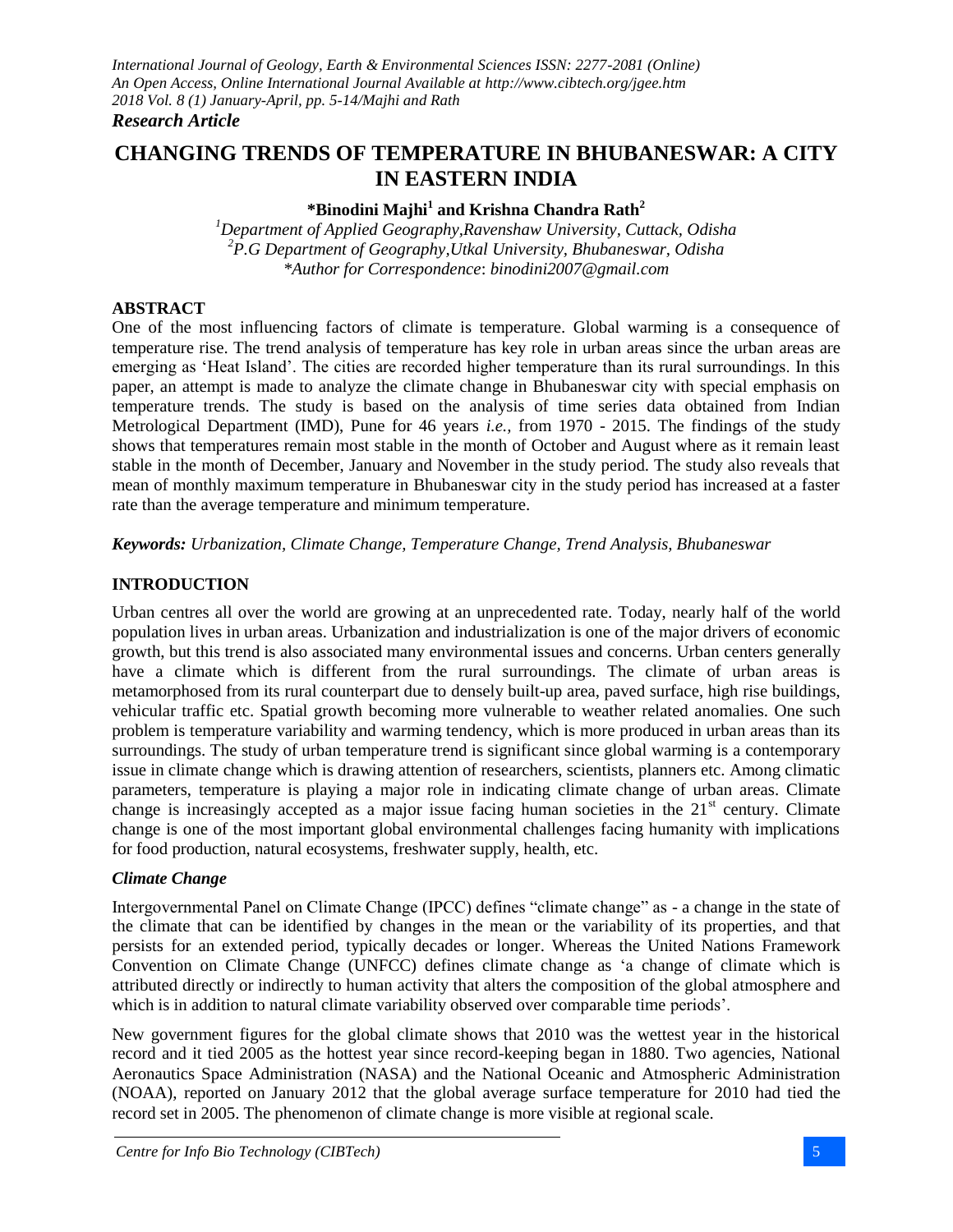## *Research Article*

According to Intergovernmental Panel on Climate Change (IPCC), 2007 report, the surface temperature of the earth is risen by  $0.6 \pm 0.2$  °C over the 20<sup>th</sup> century. Also in the last 50 years, the rise in temperature has been about  $0.13 \pm 0.07^{\circ}$ C per decade. As the warming depends on emissions of GHGs in the atmosphere, the IPCC has projected a warming of about  $0.2^{\circ}$ C per decade. Further, surface air temperature could rise between  $1.1^{\circ}$ C to 6.4<sup>o</sup>C over  $21^{\text{th}}$  century.

In India, the climate change is expected to adversely cause changes in precipitation, temperature, monsoon timing and extreme events (Fulekar and Kale 2010). India, being a tropical region, is more susceptible to extreme events such as cyclones and floods. Such hazards are likely to increase in the future, as predicted by the IPCC fifth assessment report (IPCC,2013).In many Indian cities temperatures have rised over the years. Kumar and Hingane (1988) for instance, have noted a marked rise in temperatures in the three Indian cities of Kolkata,Mumbai and Bangalore; while Ramachandra and Kumar (2010) observed a temperature rise of  $2^0C$  in Bangalore city due to an urban heat island effect. In 2005, Mumbai, one of India's most populated cities, was completely shut down due to extreme rainfall and flooding, with flood waters rising up to a  $0.5 -1.5$  m level in low-lying areas, causing severe economic losses and damage to infrastructure.

In relation to the foregoing discussion the present study focuses on Bhubaneswar-the state capital of Odisha. Over the years Bhubaneswar witnessed rapid urban development and land transformation due to demographic, spatial and economic growth. Today, with rapid phase of urbanization there is an increasing pressure on land. Bhubaneswar has emerged as an important hub for business and educational destination. Inadvertently, this situation is culminated into alarming growth in built up area, loss of agriculture land, vegetative cover along with increasing levels of air pollution, suspended particulate matter and emission of greenhouse gases. Climate change and global warming arising from anthropogenic driven emission of greenhouse gases and land use and land cover changes is one of the contemporary issues discussed and debated at various national and international forums. Among climatic variables, temperature plays key role in urban areas since urban areas emerging as 'Heat Island'. The study attempts to analyze long-term temporal variations in temperature over Bhubaneswar city in Odisha state in eastern India.

## *Objectives*

The main objective of this paper is to analyze the variability and trend in temperature of Bhubaneswar city from1970-2015.

## **MATERIALS AND METHODS**

This paper attempts to study temperature variability of Bhubaneswar city by analyzing the time series data. The temperature data pertains to a long term period extending from 1970 to 2015 has been collected for Bhubaneswar city from Indian Meteorological Department (IMD), Pune. The monthly and yearly averages were calculated from the daily readings which are analyzed. For better understanding of observed trends in temperature variability, mean values of annual temperature, maximum temperature and minimum temperature are computed. Linear regression method is used to analyze the trend and nature of annual minimum, annual maximum and annual average temperature as well for identifying variation in month wise temperature for 46 years.

Trend is defined as the general movement of a series over an extended period of time or it is the long term change in the dependent variable over a long period of time (Webber and Hawkins, 1980).Trend is determined by the relationship between the two variables as temperature and time. The statistical method such as regression analysis and coefficient of determination  $(R^2)$  are used for the significance of trend of temperature. The trend were using slope of the regression line. The mean, standard deviation (SD) and coefficient of variation (CV) of temperatures have been calculated for analysis.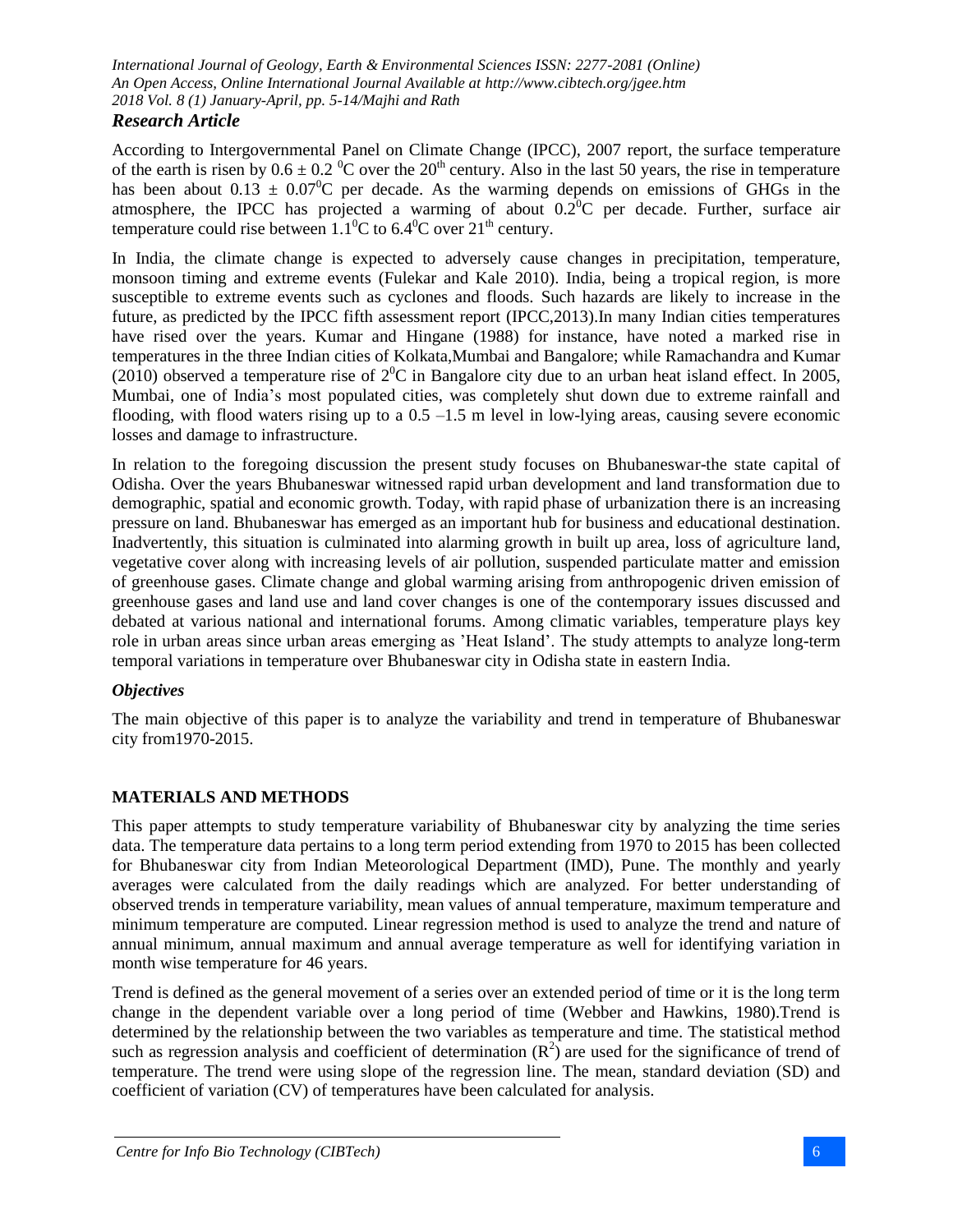

**Figure1: Location of Study Area**

**Study Area** The capital city of Odisha-Bhubaneswar is located between  $20^{\circ}25$ 'N latitudes and  $85^{\circ}55^{\circ}E$ longitude on the western fringe of coastal plain across the main axis of Eastern Ghats in Khurda district of Odisha in India. Geographically, the city forms part of the mid-coastal plain of Odisha with an average elevation of 45 meters above the mean sea level. More interestingly, the city is centrally located between the two metropolises *i.e.,* Kolkata and Chennai being connected by East coast Railway and National Highway No.16. In 1951 the total population of Bhubaneswar was only 16,512 and increased to 648032 in 2001 and 837737 in 2011.

## **RESULT AND DISCUSSION**

#### *Temperature Change in Bhubaneswar City (1970-2015)*

The statistical summary of mean temperature for all months is represented in Table-1. From the table it is clearly depicted and analysis of standard deviation value indicate that there was a high deviation of temperature from the mean value in the month of June( 1.02) It means only in few years temperature found close to mean value. Similar conditions are observed for month of November (1.013) and December (1.011). Whereas opposite to that a very low deviation found for the month of October (0.52) and August (0.55) over the last 46 years (1970-2015) in Bhubaneswar city.

The coefficient of Variation for mean Annual Average temperature for Bhubaneswar is highest in the month of December (4.61%) which is followed by January (4.13%) and November (4.05%) where as it is lowest in the month of October (1.88%) and August (1.92%). From the analysis it can be concluded that temperature remained most stable in the month of October and August where as it remained least stable in the month of December, January and November in the study period (1970-2015).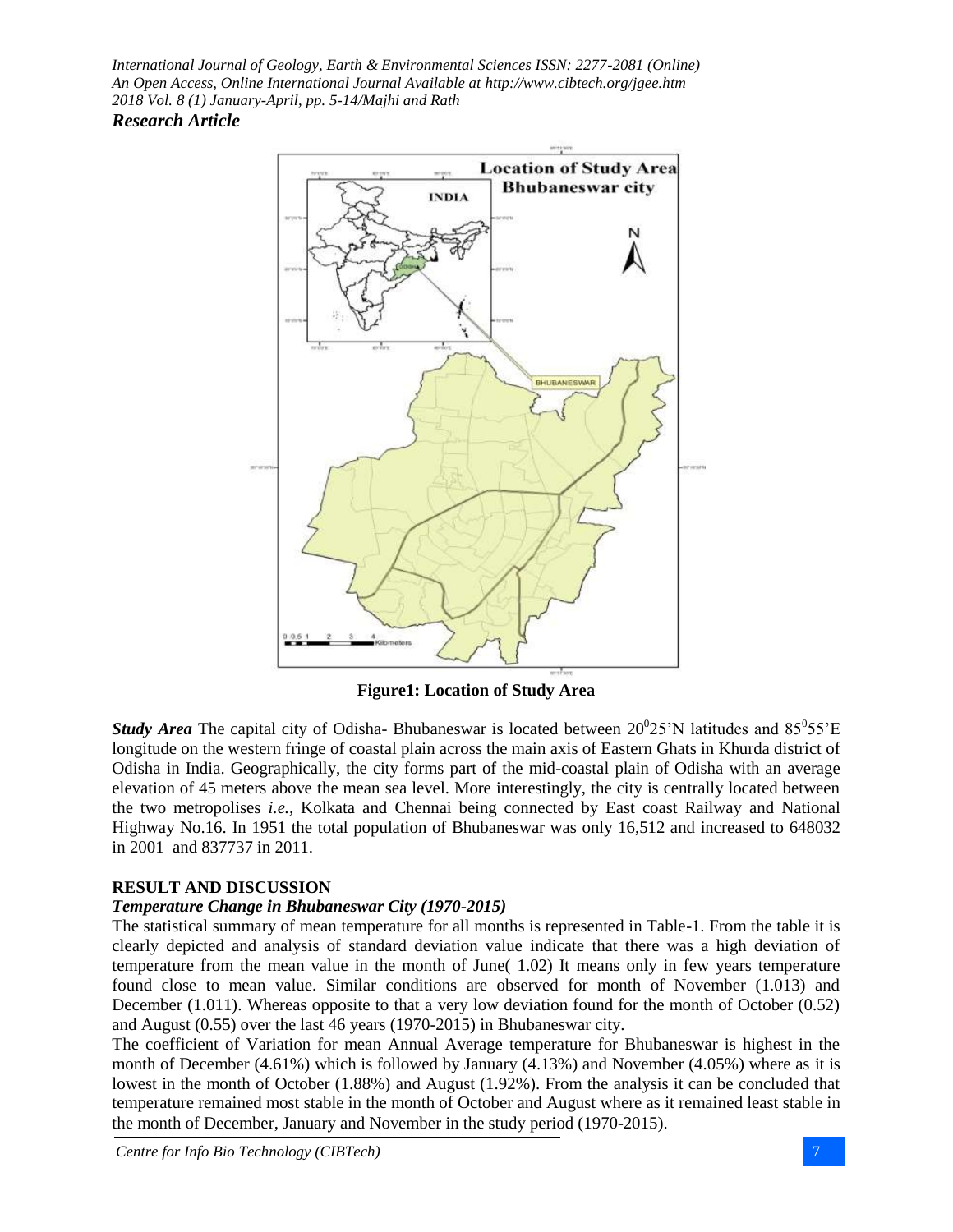| Months    | Mean  | <b>Standard Deviation</b> | of<br>Coefficient   |  |
|-----------|-------|---------------------------|---------------------|--|
|           |       |                           | Variation $(C.V)$ % |  |
| Jan       | 22.26 | 0.92                      | 4.13                |  |
| Feb       | 25.27 | 0.89                      | 3.52                |  |
| Mar       | 28.98 | 0.88                      | 3.03                |  |
| April     | 31.20 | 0.96                      | 3.07                |  |
| May       | 31.98 | 0.93                      | 2.90                |  |
| June      | 30.79 | 1.02                      | 3.31                |  |
| July      | 28.88 | 0.66                      | 2.31                |  |
| August    | 38.57 | 0.55                      | 1.92                |  |
| September | 28.67 | 0.68                      | 2.37                |  |
| October   | 27.58 | 0.52<br>1.88              |                     |  |
| November  | 24.96 | 1.013                     | 4.05                |  |
| December  | 21.91 | 1.011                     | 4.61                |  |

| Table 1: Statistical Summary of Monthly Average Temperature (1970-2015) |  |  |
|-------------------------------------------------------------------------|--|--|
|                                                                         |  |  |

 *Source: Calculated by authours based on IMD,Pune data.*

#### *Trends of Monthly Temperature (1970-2015)*

The trends of monthly mean average temperature over different years were obtained using Linear Regression best fit Lines. The linear regression trends with their linear regression equations and Coefficient of determination  $(R^2)$  for all the months from January to December are represented in Fig-1 and summariesd in Table-2. It is evident from the figures that monthly mean temperature have positively increased for all months. The highest increase in temperature occurred in March at the rate of  $(0.032^{\circ}C)$ annually and has increased by  $1.472^{\circ}$ C in the last 46 years (1970-2015). Similarly the month of April, May, June and August recorded an increase in temperature which is more than  $1^{0}C$  in the same period. Whereas the lowest increase in temperature is observed for October month at the rate of  $(0.006\degree C)$  and has increased by  $0.276^{\circ}$ C and followed by July month at the rate of  $(0.008^{\circ}$ C) and increased by  $0.368^{\circ}$ C in that period.

As the Coefficient of Correlation ( $\mathbb{R}^2$ ) value shows how close the data to the fitted regression line. The  $\mathbb{R}^2$ value shows good correlation but not significant in any cases throughout the data set because in the table (Table-2) all the  $R^2$  values are less than (0.5), which are insignificant.

| <b>Months</b> | <b>Regression Line</b> | $\mathbf{R}^2$ |  |
|---------------|------------------------|----------------|--|
| Jan           | $Y=0.016x -10.71$      | 0.057          |  |
| Feb           | $Y=0.021x -18.01$      | 0.106          |  |
| Mar           | $Y=0.032x-36.39$       | 0.248          |  |
| April         | $Y=0.028x-25.58$       | 0.158          |  |
| May           | $Y=0.022x-13.20$       | 0.106          |  |
| June          | $Y=0.022x-13.72$       | 0.085          |  |
| July          | $Y=0.008x+12.81$       | 0.026          |  |
| August        | $Y=0.023x-18.06$       | 0.322          |  |
| September     | $Y=0.011x + 6.550$     | 0.047          |  |
| October       | $Y=0.006x +14.69$      | 0.027          |  |
| November      | $Y=0.020x +15.12$      | 0.071          |  |
| December      | $Y=0.021x - 21.33$     | 0.083          |  |

**Table-2: Linear regression equations of monthly mean temperatures for all months (1970-2015)**

*Source: Calculated by Authors*

*Centre for Info Bio Technology (CIBTech)* 8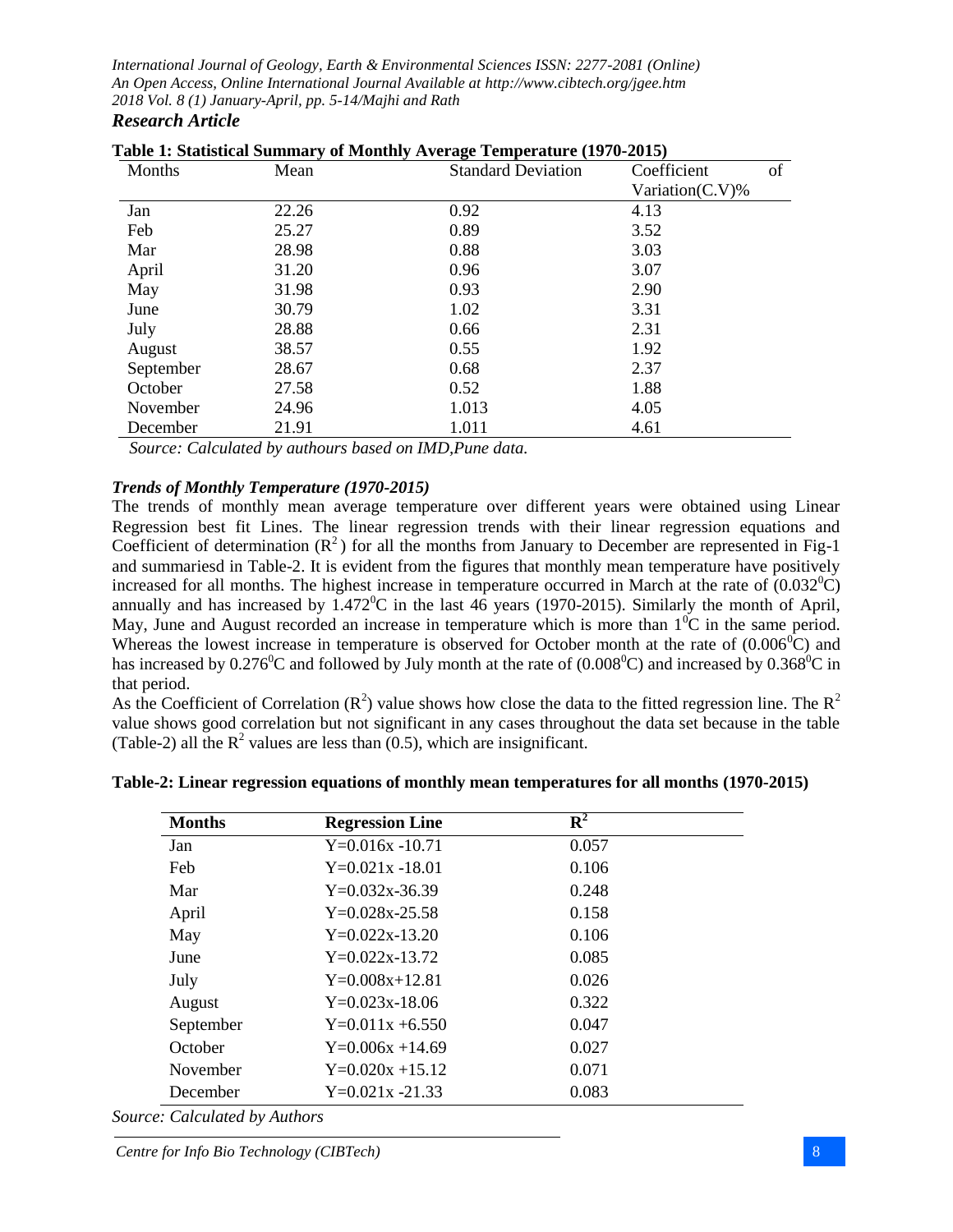

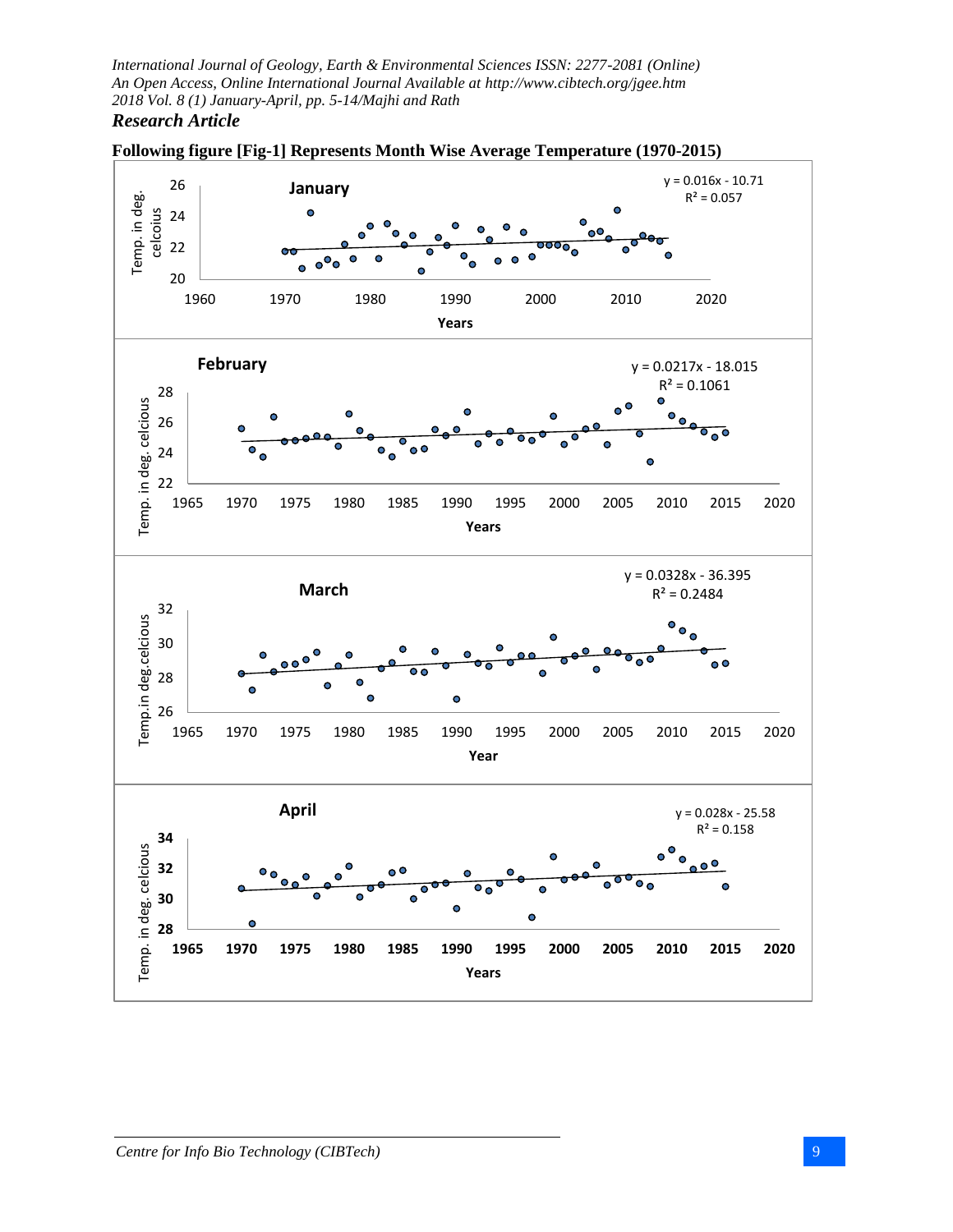



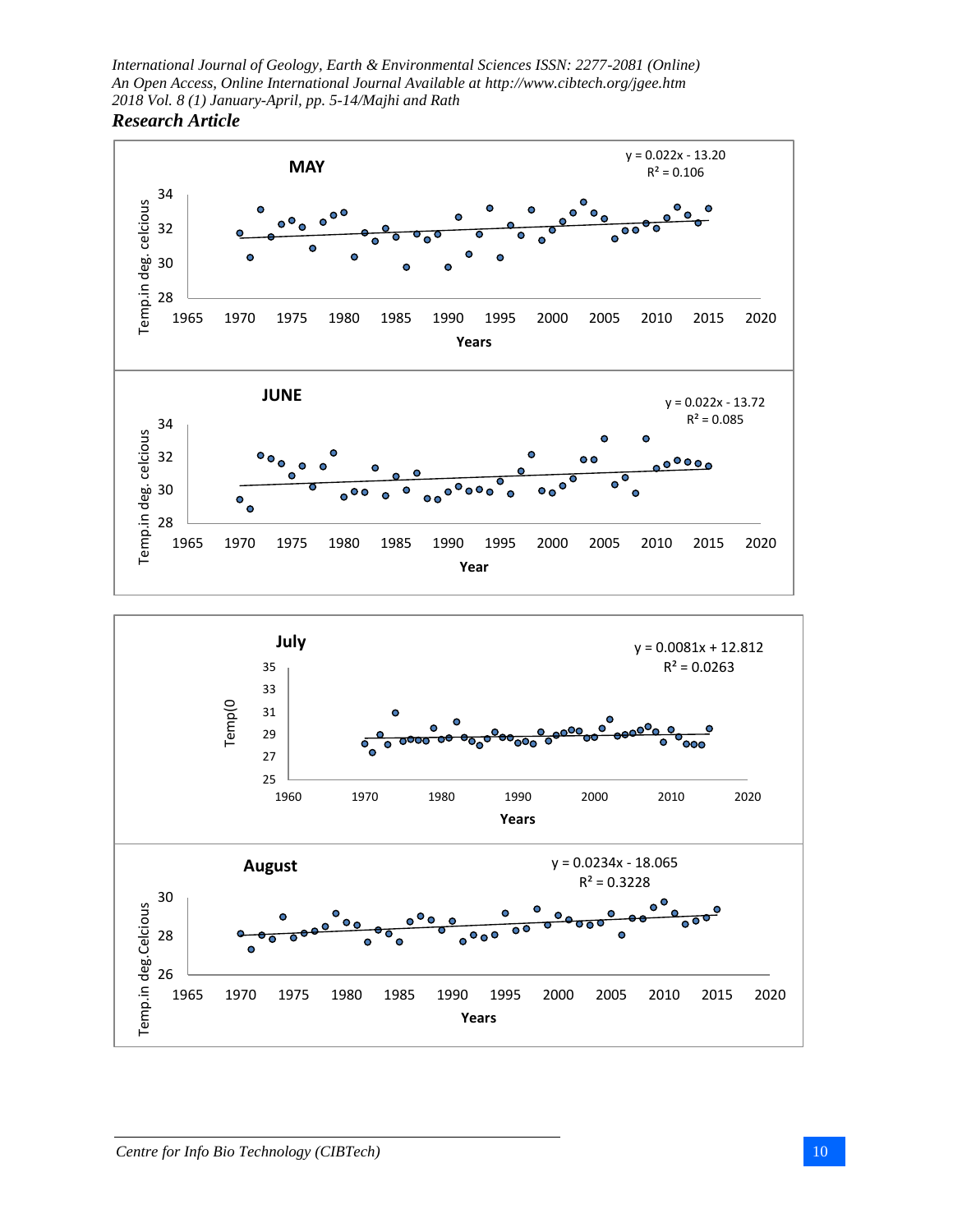

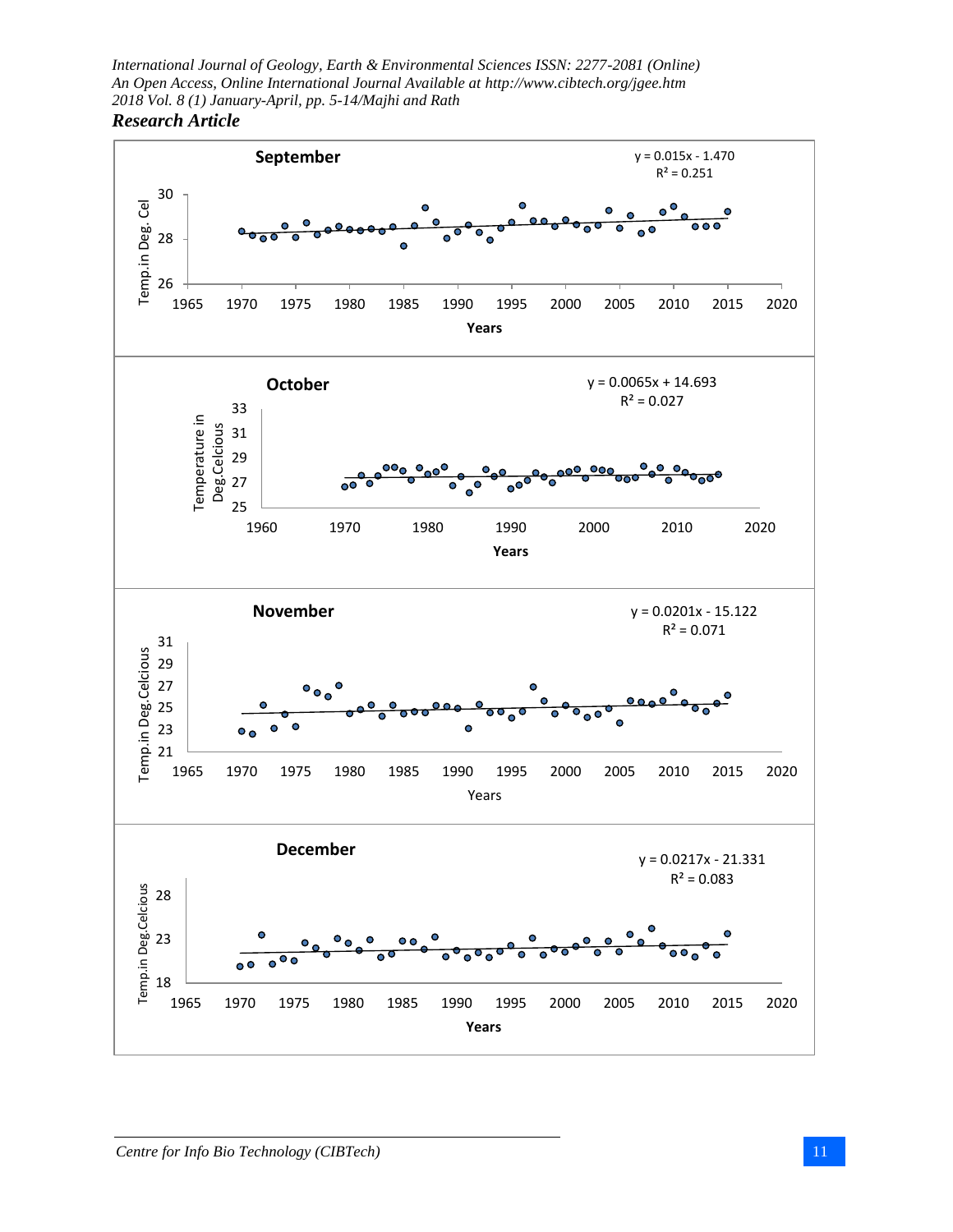# *Research Article*

#### *Trends of Annual Mean of Monthly Temperature*

Trend analysis of annual mean of Monthly average temperature, mean of monthly Maximum temperature and mean of monthly minimum temperature and its  $R^2$  values for last 46 years (1970-2015) are depicted from Fig-2,Fig-3 and Fig-4 and its Statistical summary is presented in Table-3. It is clearly visible from Fig-2 that the annual mean of monthly average temperature shows an increasing trend having an annual increase of  $0.025^{\circ}$ C per year and has increased by

|  | Table 3: Statistical Summary of Annual Temperature of Bhubaneswar City, 1970-2015 |
|--|-----------------------------------------------------------------------------------|
|  |                                                                                   |

| Temperature            | Mean  | Standard<br>Dev. | C.V(%)   | Regression Line  | Coefficient<br>of Variation( $R^2$ ) |
|------------------------|-------|------------------|----------|------------------|--------------------------------------|
| Average                |       |                  |          | $Y=0.025x-23.02$ | 0.464                                |
| Temperature            | 27.83 | 1.61275          | 5.794    |                  |                                      |
| Maximum<br>Temperature | 32.88 | 0.585633         | 1.781022 | $Y=0.030x-28.44$ | 0.497                                |
| Minimum<br>Temperature | 22.38 | 0.487477         | 2.17     | $Y=0.020x-17.59$ | 0.305                                |

*Source: Calculated by Authors*

 $1.15^{\circ}$ C. Similarly Fig-2 shows the trend of monthly maximum temperature depicting an increasing trend having an annual increase of  $0.030^{\circ}$ C per year and which has increased by 1.38<sup>°</sup>C. The monthly minimum temperature also shows an increasing trends with an annual increase of  $0.020^{\circ}$ C and which has increase by  $0.92^{\circ}$ C in the said period.

From the analysis it is clear that mean of monthly maximum temperature in Bhubaneswar city in the study period has increased at a faster rate than the average temperature and minimum temperature. It is also revealed from table-3 that the coefficient of variation is found to be high in case of annual average temperature which is 5.79 percent and lowest in maximum temperature which is 1.78 percent.



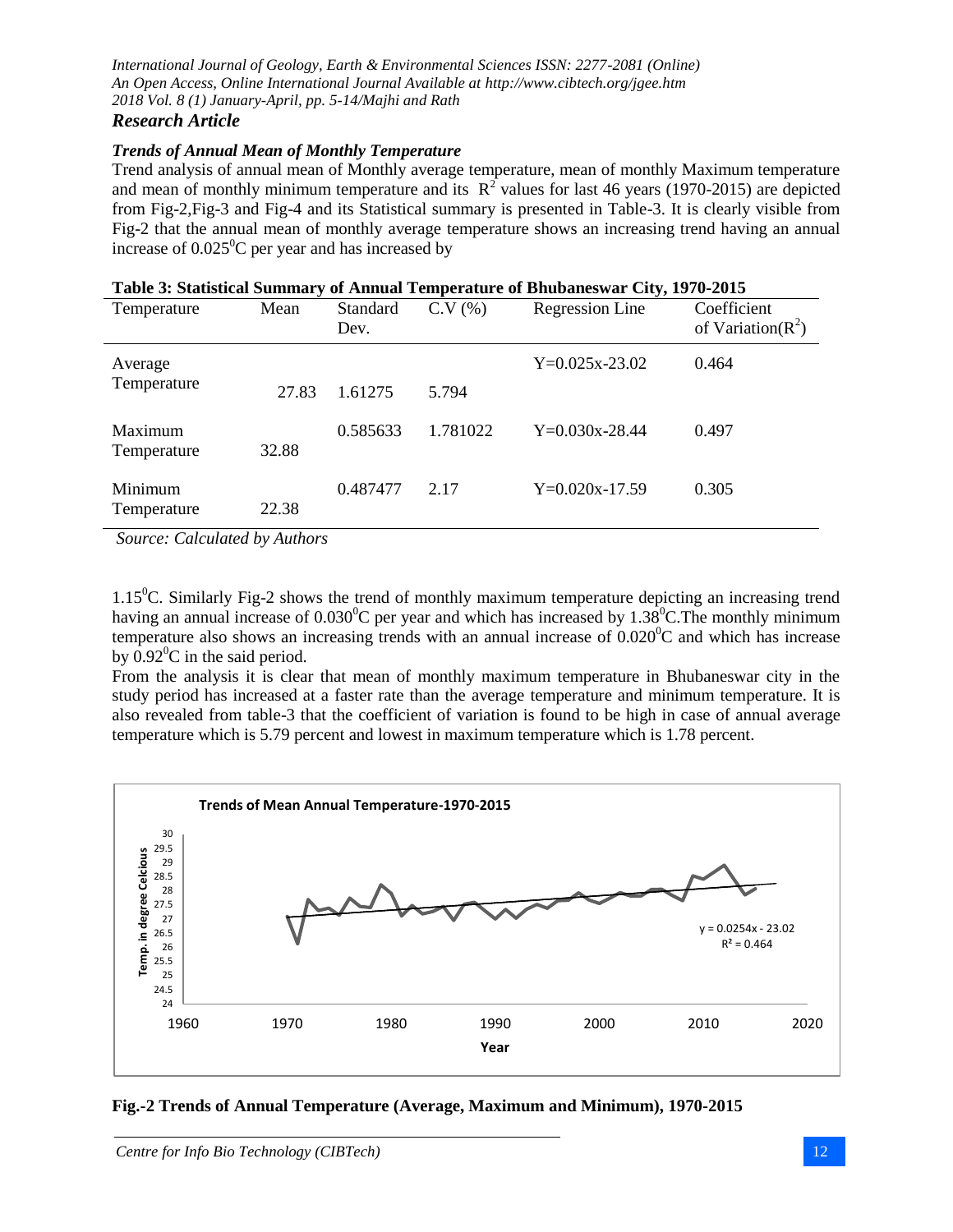



## **CONCLUSION**

From the analysis it is clear that mean of monthly maximum temperature in Bhubaneswar city in the study period has increased at a faster rate than the average temperature and minimum temperature. Monthly maximum temperature depicting an increasing trend having an annual increase of  $0.030^{\circ}$ C per year and which has increased by  $1.38^{\circ}$ C. The monthly minimum temperature also shows increasing trends with an annual increase of  $0.020^{\circ}$ C and which has increase by  $0.92^{\circ}$ C in the period. It is also revealed that the coefficient of variation is found to be high in case of annual average temperature which is 5.79 percent and lowest in maximum temperature which is 1.78 percent. It is evident from the analysis that monthly mean temperature have positively increased for all months. The highest increase in temperature occurred in March at the rate of  $(0.032^{\circ}C)$  annually and has increased by 1.472<sup>o</sup>C in the last 46 years. Whereas the lowest increase in temperature is observed for October month at the rate of  $(0.006^{\circ}C)$  and has increased by  $0.276^{\circ}$ C and followed by July month at the rate of  $(0.008^{\circ}$ C) and increased by  $0.368^{\circ}$ C in that period.

Urbanization, climate change and cities are intricately related as change in any one will affect the others. Cities contribute to climate change via burning of fossil fuels, generating urban heat islands, deforestation and other activities, and are subject to climate change and its ill effects. Cities, however, can help to control climate change via reducing greenhouse gases, renewable energy, green designs, sustainable communities, eco-cities and other measures. There are countless innovative means of addressing sustainability issues in cities. Cities must control their ecological, water and carbon footprints, especially when climate change is now impacting the entire planet. As a solution or mitigation for the aforesaid problem is increasing urban green space in cities which can provide mitigation of urban heat island effects, microclimate regulation, and carbon sequestration. Therefore integrating vegetation, green spaces and permeable surfaces into our cities and towns, communities can adapt urban environments to minimize local temperatures, now and into the future. Increasing urban green cover provides effective and relatively